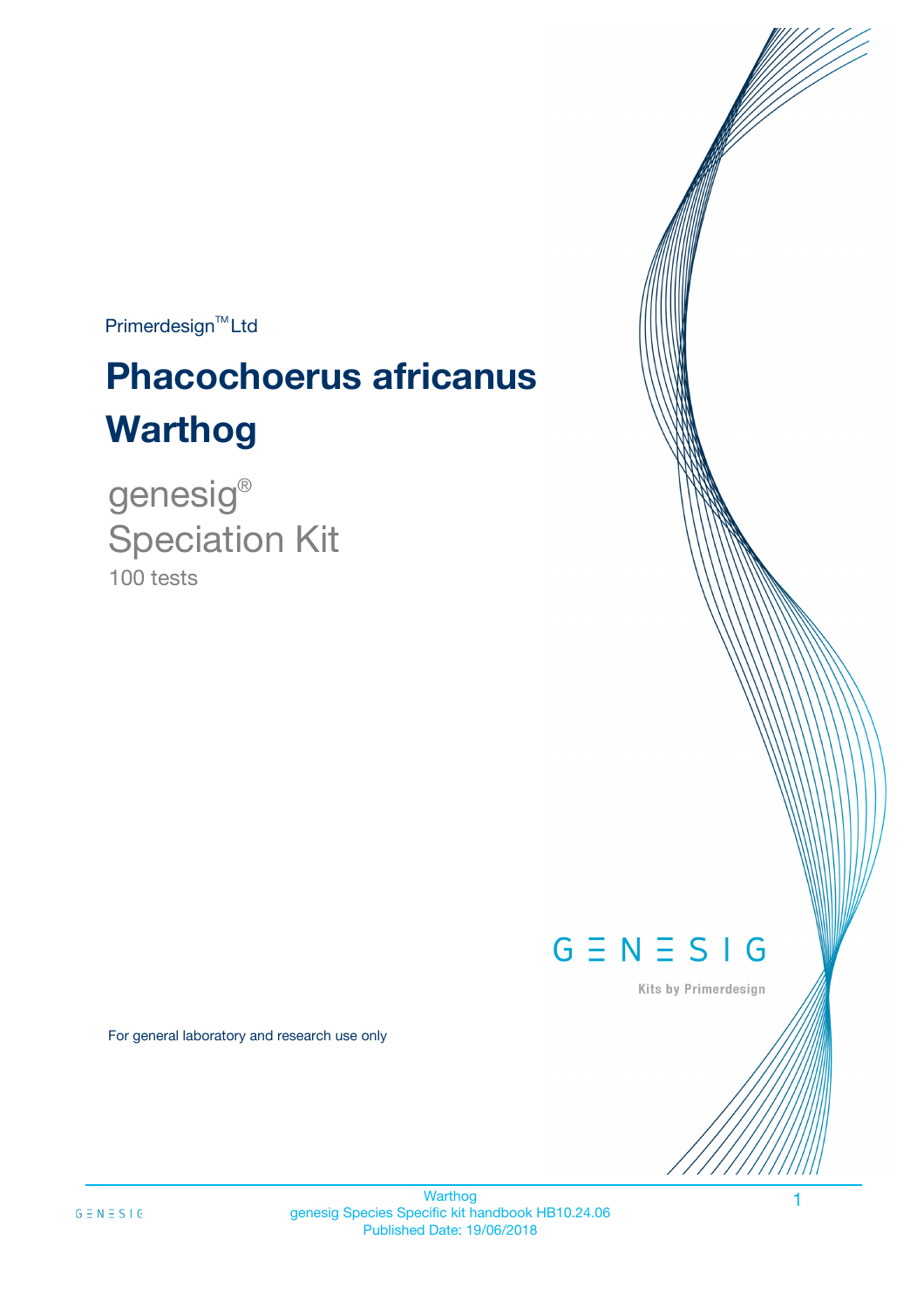# Principles of the test

### **Real-time PCR**

This kit provides a method for detecting Phacochoerus africanus mitochondrial DNA in food samples. The kit is based on the PCR amplification of a unique species-specific tag present in the mitochondrial genome. The mitochondrial genome is an ideal target since it has been sequenced for many different species. This allows comprehensive bioinformatics analysis followed by careful design to ensure specific detection of the desired species whilst excluding detection of other related species. Furthermore, since there are multiple copies of each mitochondrial genome within each cell, the detection sensitivity for this kit is up to 100 times greater than that of a test which targets a single copy locus within the nuclear DNA genome.

PCR amplification is detected by means of a hydrolysis probe ("Taqman-style") which is degraded during PCR, releasing fluorescence. The fluorescence trace can be used to both detect and quantify the number of copies of Phacochoerus africanus mitochondrial DNA present in the sample.

### **Positive control**

The kit provides a positive control template which should be used on every run to prove that your reaction conditions are working correctly. Please note the positive control template poses a significant risk of contamination and should be handled carefully in a separate post PCR environment.

### **Negative control**

To validate any positive findings a negative control reaction should be included every time the kit is used. For this reaction the RNase/DNase free water should be used instead of template. A negative result indicates that the reagents have not become contaminated while setting up the run.

### **Internal extraction control**

When performing DNA extraction, it is often advantageous to have an exogenous source of DNA template that is spiked into the lysis buffer. This control DNA is then co-purified with the sample DNA and can be detected as a positive control for the extraction process. Successful copurification and qPCR for the control DNA also indicates that PCR inhibitors are not present at a high concentration.

A separate primer and probe mix are supplied with this kit to detect the exogenous DNA using qPCR. The primers are present at PCR limiting concentrations which allows multiplexing with the target sequence primers. Amplification of the control DNA does not interfere with detection of the Warthog target DNA even when present at low copy number. The Internal control is detected through the VIC channel.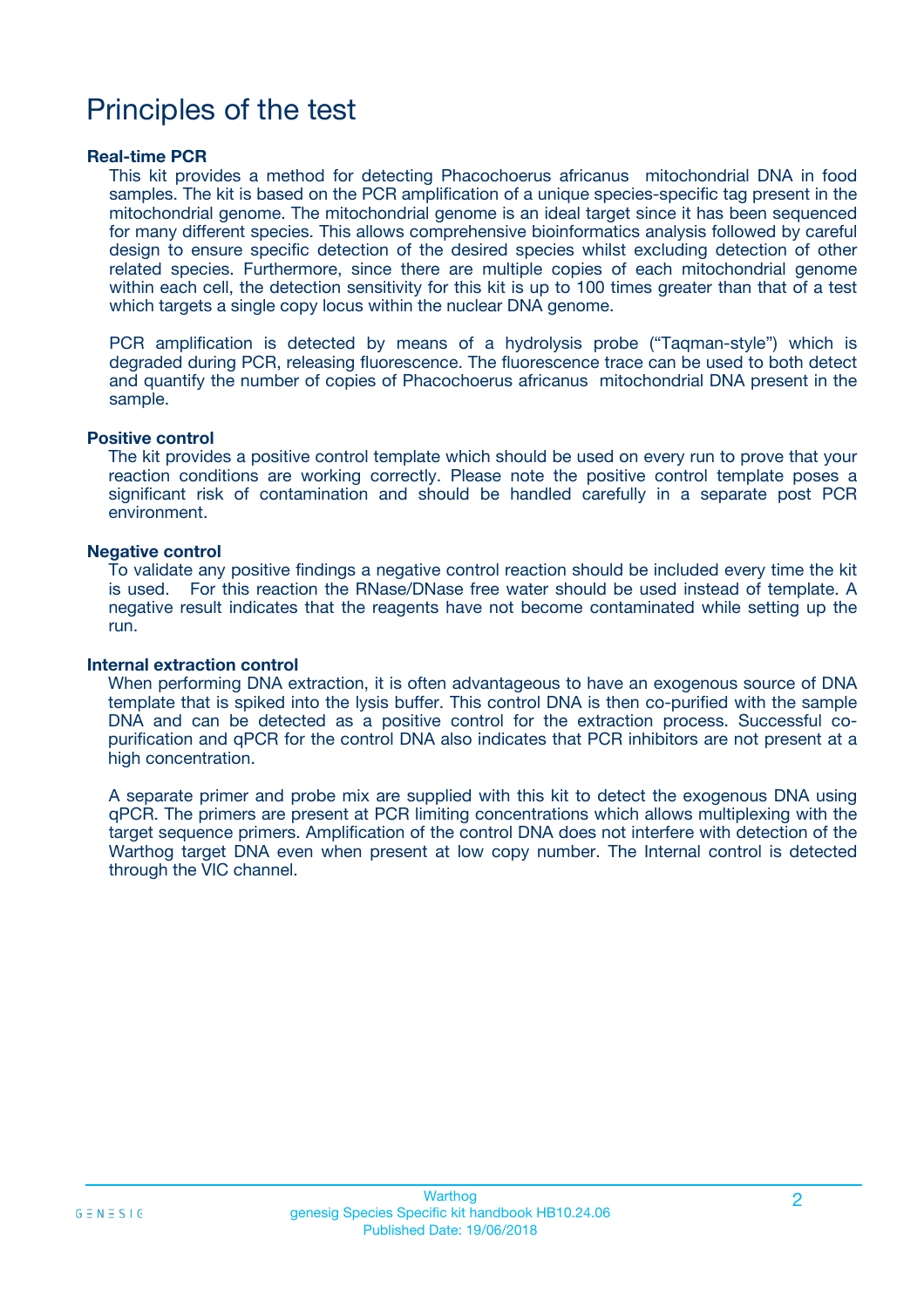### **Sensitivity**

Under optimal PCR conditions the kit provides exceptional sensitivity. Priming efficiency is guaranteed >95% and the kit can detect less than 100 copies of the target mtDNA. Assuming 50 copies of mtDNA per cell this equates to a detection sensitivity limit of 1-2 muscle cells within a sample.

### **Specificity**

The kit is designed to specifically detect Warthog species that are relevant to the food industry and to give negative detection on other possible animal species.

If you have a query about the detection status of a specific species or sub-species please enquire: enquiry@primerdesign.co.uk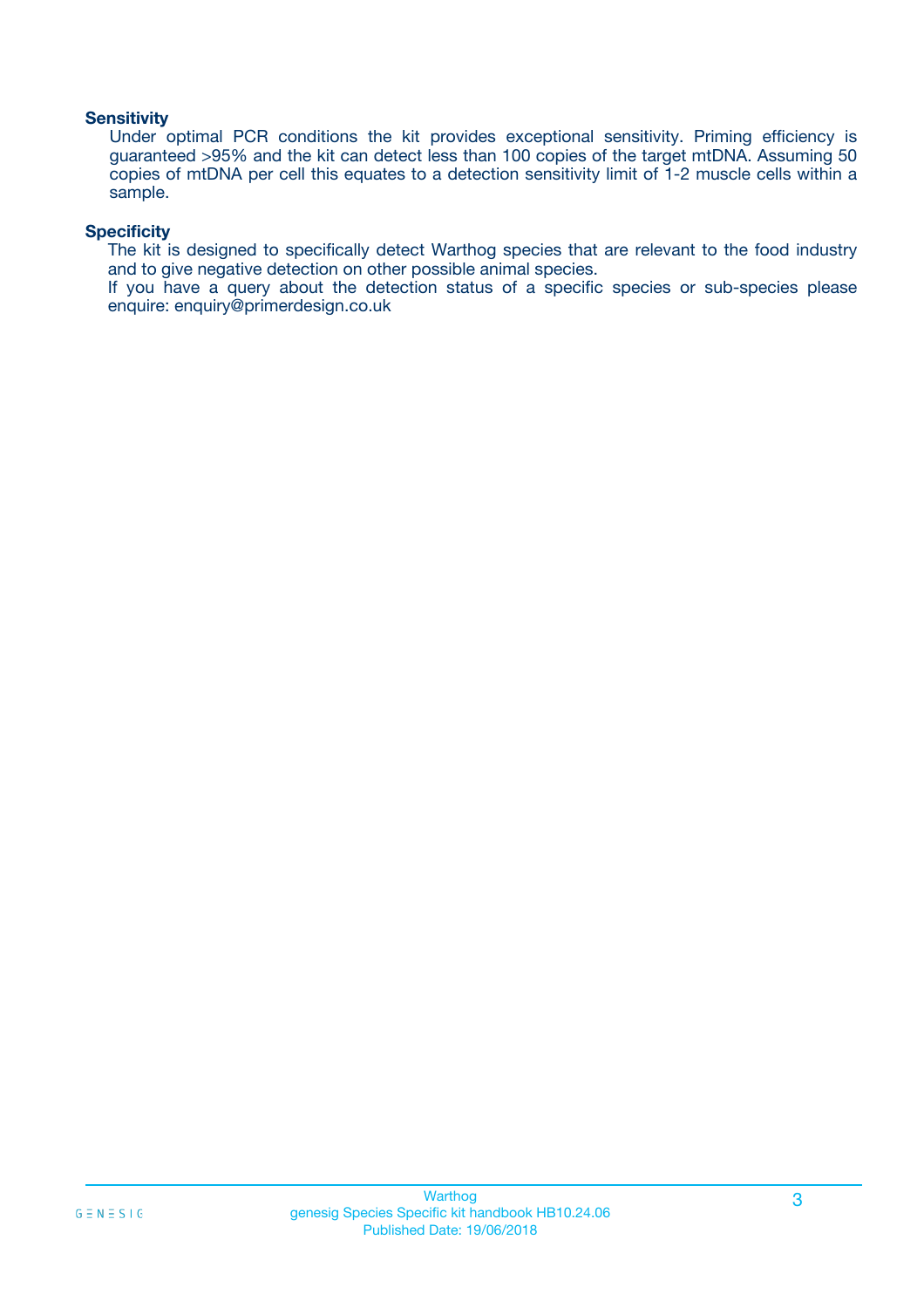# Kit contents

- **Phacochoerus africanus specific primer/probe mix (BROWN)** FAM labelled
- **Phacochoerus africanus positive control template (RED)**
- **Internal extraction control primer/probe mix (BROWN)** VIC labelled as standard
- **Internal extraction control DNA (BLUE)**
- **RNase/DNase free water (WHITE)** for resuspension of primer/probe mixes
- **Template preparation buffer (YELLOW)** for resuspension of internal control template and positive control template

# Reagents and equipment to be supplied by the user

### **Real-time PCR Instrument**

### **DNA extraction kit**

This kit is recommended for use with genesig Easy DNA/RNA extraction kit. However, it is designed to work well with all processes that yield high quality DNA with minimal PCR inhibitors.

### **oasig**TM **lyophilised or Precision**®**PLUS 2X qPCR Master Mix**

This kit is intended for use with oasig or PrecisionPLUS2X qPCR Master Mix.

### **Pipettors and Tips**

**Vortex and centrifuge**

### **Thin walled 1.5 ml PCR reaction tubes**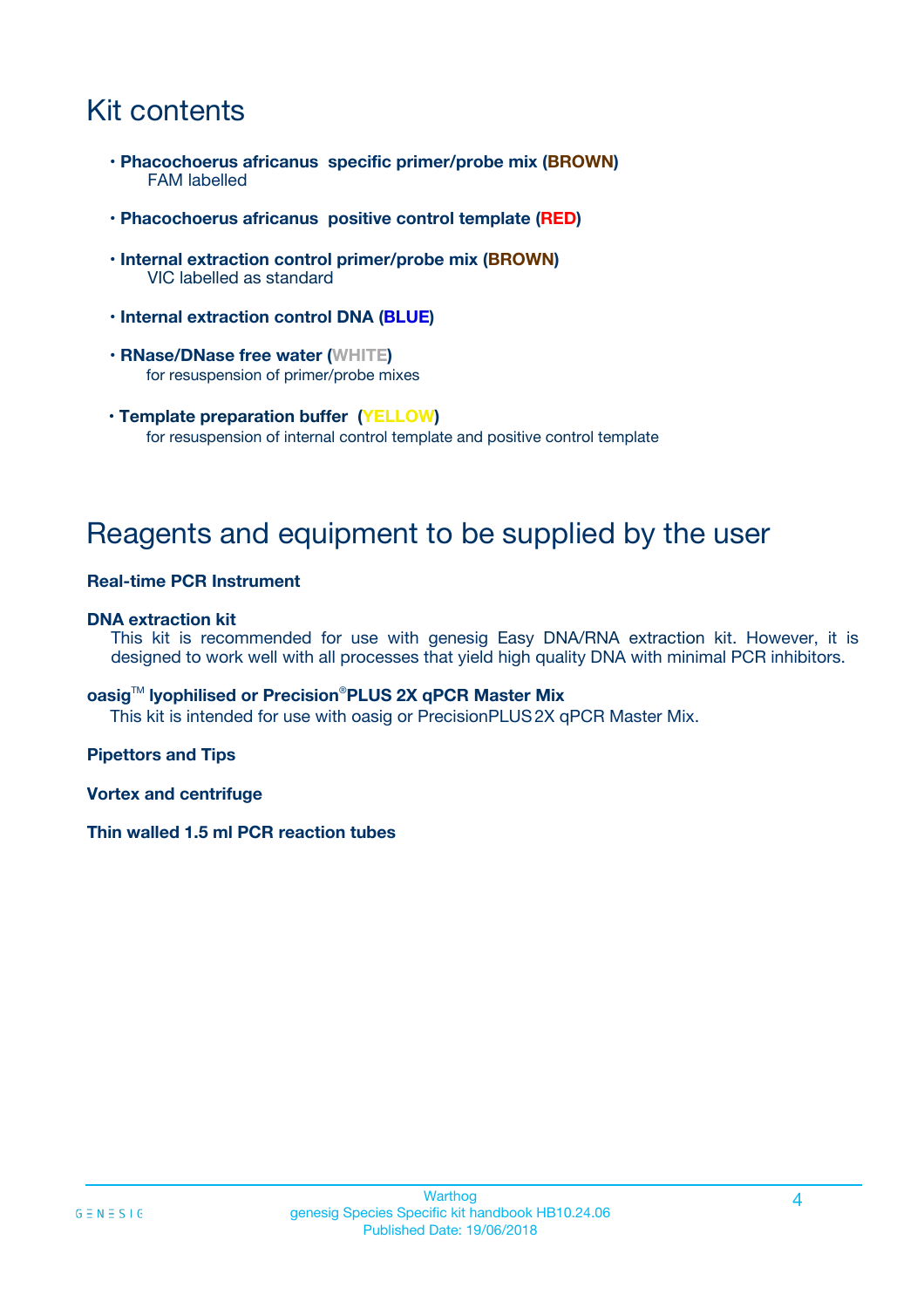### Kit storage and stability

This kit is stable at room temperature but should be stored at -20ºC on arrival. Once the lyophilised components have been resuspended they should not be exposed to temperatures above -20°C for longer than 30 minutes at a time and unnecessary repeated freeze/thawing should be avoided. The kit is stable for six months from the date of resuspension under these circumstances.

Primerdesign does not recommend using the kit after the expiry date stated on the pack.

### Suitable sample material

All kinds of sample material suited for PCR amplification can be used. Please ensure the samples are suitable in terms of purity, concentration, and DNA integrity (An internal PCR control is supplied to test for non specific PCR inhibitors). Always run at least one negative control with the samples. To prepare a negative control, replace the template DNA sample with RNase/DNase free water.

### Dynamic range of test

Under optimal PCR conditions genesig Phacochoerus africanus detection kits have very high priming efficiencies of >95% and can detect less than 100 copies of target template.

# Notices and disclaimers

This product is developed, designed and sold for research purposes only. It is not intended for human diagnostic or drug purposes or to be administered to humans unless clearly expressed for that purpose by the Food and Drug Administration in the USA or the appropriate regulatory authorities in the country of use. During the warranty period Primerdesign genesig detection kits allow precise and reproducible data recovery combined with excellent sensitivity. For data obtained by violation to the general GLP guidelines and the manufacturer's recommendations the right to claim under guarantee is expired. PCR is a proprietary technology covered by several US and foreign patents. These patents are owned by Roche Molecular Systems Inc. and have been sub-licensed by PE Corporation in certain fields. Depending on your specific application you may need a license from Roche or PE to practice PCR. Additional information on purchasing licenses to practice the PCR process may be obtained by contacting the Director of Licensing at Roche Molecular Systems, 1145 Atlantic Avenue, Alameda, CA 94501 or Applied Biosystems business group of the Applera Corporation, 850 Lincoln Centre Drive, Foster City, CA 94404. In addition, the 5' nuclease assay and other homogeneous amplification methods used in connection with the PCR process may be covered by U.S. Patents 5,210,015 and 5,487,972, owned by Roche Molecular Systems, Inc, and by U.S. Patent 5,538,848, owned by The Perkin-Elmer Corporation.

# **Trademarks**

Primerdesign™ is a trademark of Primerdesign Ltd.

genesig $^\circledR$  is a registered trademark of Primerdesign Ltd.

The PCR process is covered by US Patents 4,683,195, and 4,683,202 and foreign equivalents owned by Hoffmann-La Roche AG. BI, ABI PRISM® GeneAmp® and MicroAmp® are registered trademarks of the Applera Genomics (Applied Biosystems Corporation). BIOMEK® is a registered trademark of Beckman Instruments, Inc.; iCycler™ is a registered trademark of Bio-Rad Laboratories, Rotor-Gene is a trademark of Corbett Research. LightCycler™ is a registered trademark of the Idaho Technology Inc. GeneAmp®, TaqMan® and AmpliTaqGold® are registered trademarks of Roche Molecular Systems, Inc., The purchase of the Primerdesign reagents cannot be construed as an authorization or implicit license to practice PCR under any patents held by Hoffmann-LaRoche Inc.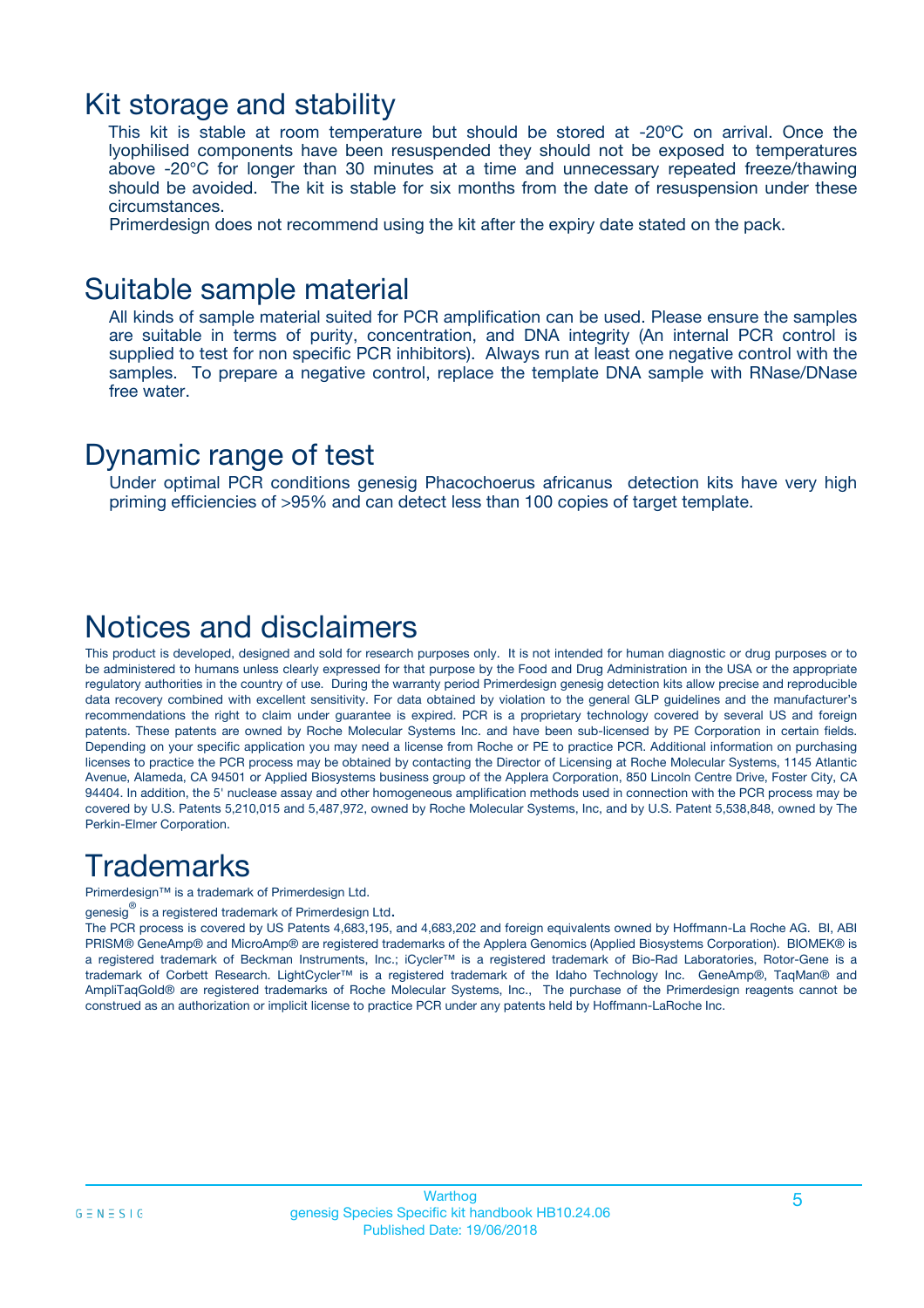# Resuspension protocol

To minimize the risk of contamination with foreign DNA, we recommend that all pipetting be performed in a PCR clean environment. Ideally this would be a designated PCR lab or PCR cabinet. Filter tips are recommended for all pipetting steps.

### **1. Pulse-spin each tube in a centrifuge before opening.**

This will ensure lyophilised primer and probe mix is in the base of the tube and is not spilt upon opening the tube.

**2. Resuspend the primer/probe mixes in the RNase/DNase free water supplied according to the table below:**

To ensure complete resuspension, vortex each tube thoroughly.

| Component - resuspend in water                       |        |  |  |
|------------------------------------------------------|--------|--|--|
| <b>Pre-PCR pack</b>                                  |        |  |  |
| Phacochoerus africanus primer/probe mix (BROWN)      |        |  |  |
| Internal extraction control primer/probe mix (BROWN) | 165 ul |  |  |

### **3. Resuspend the internal control template and positive control template in the template preparation buffer supplied, according to the table below:**

To ensure complete resuspension, vortex the tube thoroughly.

| Component - resuspend in template preparation buffer     |             |  |
|----------------------------------------------------------|-------------|--|
| <b>Pre-PCR heat-sealed foil</b>                          |             |  |
| Internal extraction control DNA (BLUE)                   | $500$ $\mu$ |  |
| <b>Post-PCR heat-sealed foil</b>                         |             |  |
| Phacochoerus africanus Positive Control Template (RED) * |             |  |

\* This component contains high copy number template and is a VERY significant contamination risk. It must be opened and handled in a separate laboratory environment, away from the other components.

# DNA extraction

The internal extraction control DNA can be added either to the DNA lysis/extraction buffer or to the DNA sample once it has been resuspended in lysis buffer.

**DO NOT add the internal extraction control DNA directly to the unprocessed biological sample as this will lead to degradation and a loss in signal.**

- **1. Add 4µl of the Internal extraction control DNA (BLUE) to each sample in DNA lysis/extraction buffer per sample.**
- **2. Complete DNA extraction according to the manufacturers protocols.**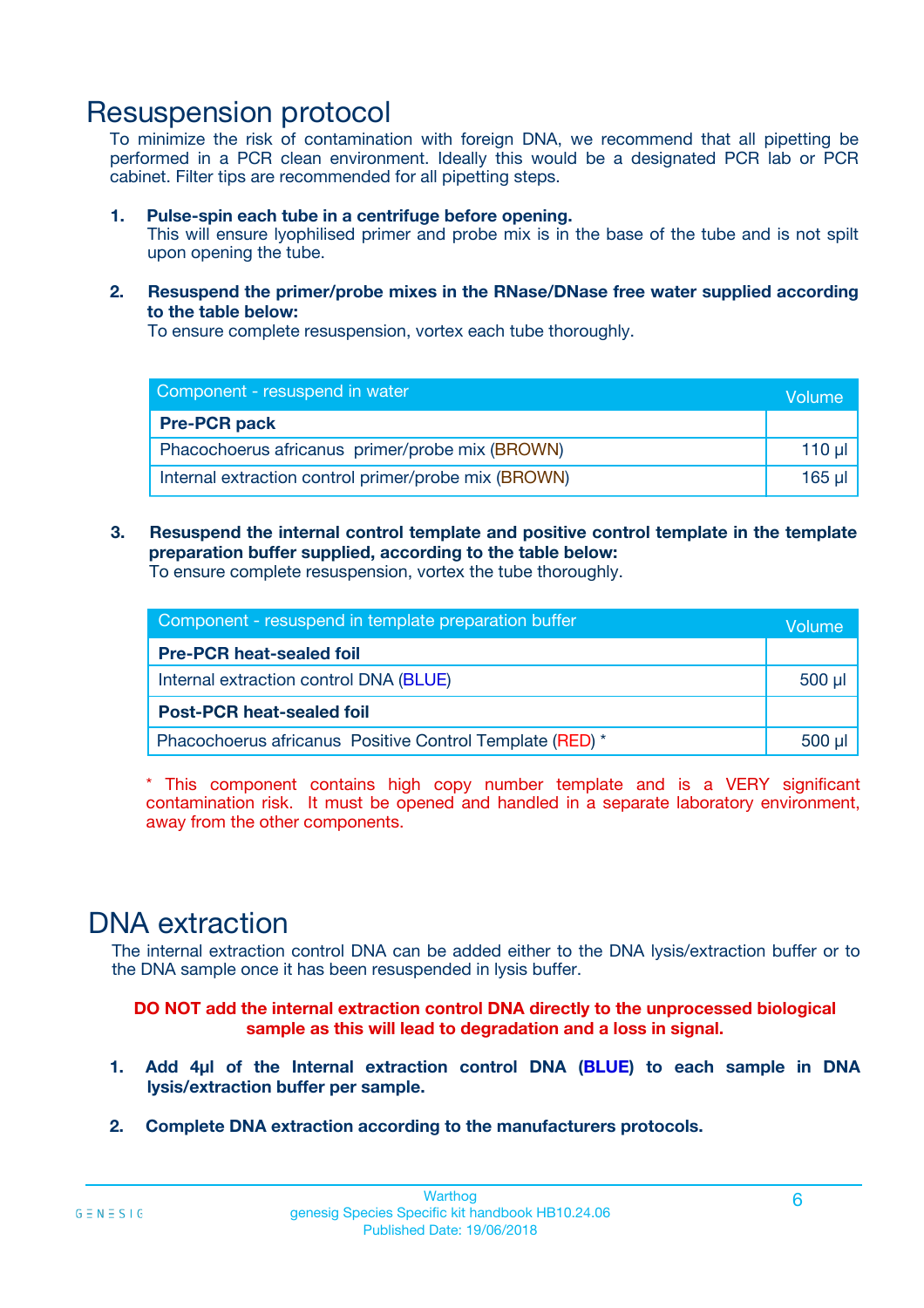# qPCR detection protocol

**1. For each DNA sample prepare a reaction mix according to the table below:** Include sufficient reactions for positive and negative controls.

| Component                                            | Volume         |
|------------------------------------------------------|----------------|
| oasig or PrecisionPLUS 2X qPCR Master Mix            | $10 \mu$       |
| Phacochoerus africanus primer/probe mix (BROWN)      | 1 µl           |
| Internal extraction control primer/probe mix (BROWN) | 1 µl           |
| <b>RNase/DNase free water (WHITE)</b>                | 3 <sub>µ</sub> |
| <b>Final Volume</b>                                  | 15 u           |

- **2. Pipette 15µl of each mix into individual wells according to your qPCR experimental plate set up.**
- **3. Pipette 5µl of DNA template into each well, according to your experimental plate set up.** To obtain a strong signal, the ideal concentration of DNA is 1-3ng/µl. The concentration should not exceed 5ng/µl. Substitute sample DNA for RNase/DNase free water as a negative control. Substitute sample DNA for positive control template as a positive control.

# qPCR amplification protocol

Amplification conditions using oasig or PrecisionPLUS 2X qPCR Master Mix.

|             | <b>Step</b>       | <b>Time</b>     | Temp           |
|-------------|-------------------|-----------------|----------------|
|             | Enzyme activation | 2 min           | 95 °C          |
| Cycling x50 | Denaturation      | 10 <sub>s</sub> | 95 $\degree$ C |
|             | DATA COLLECTION * | 60 s            | 60 °C          |

\* Fluorogenic data should be collected during this step through the FAM and VIC channels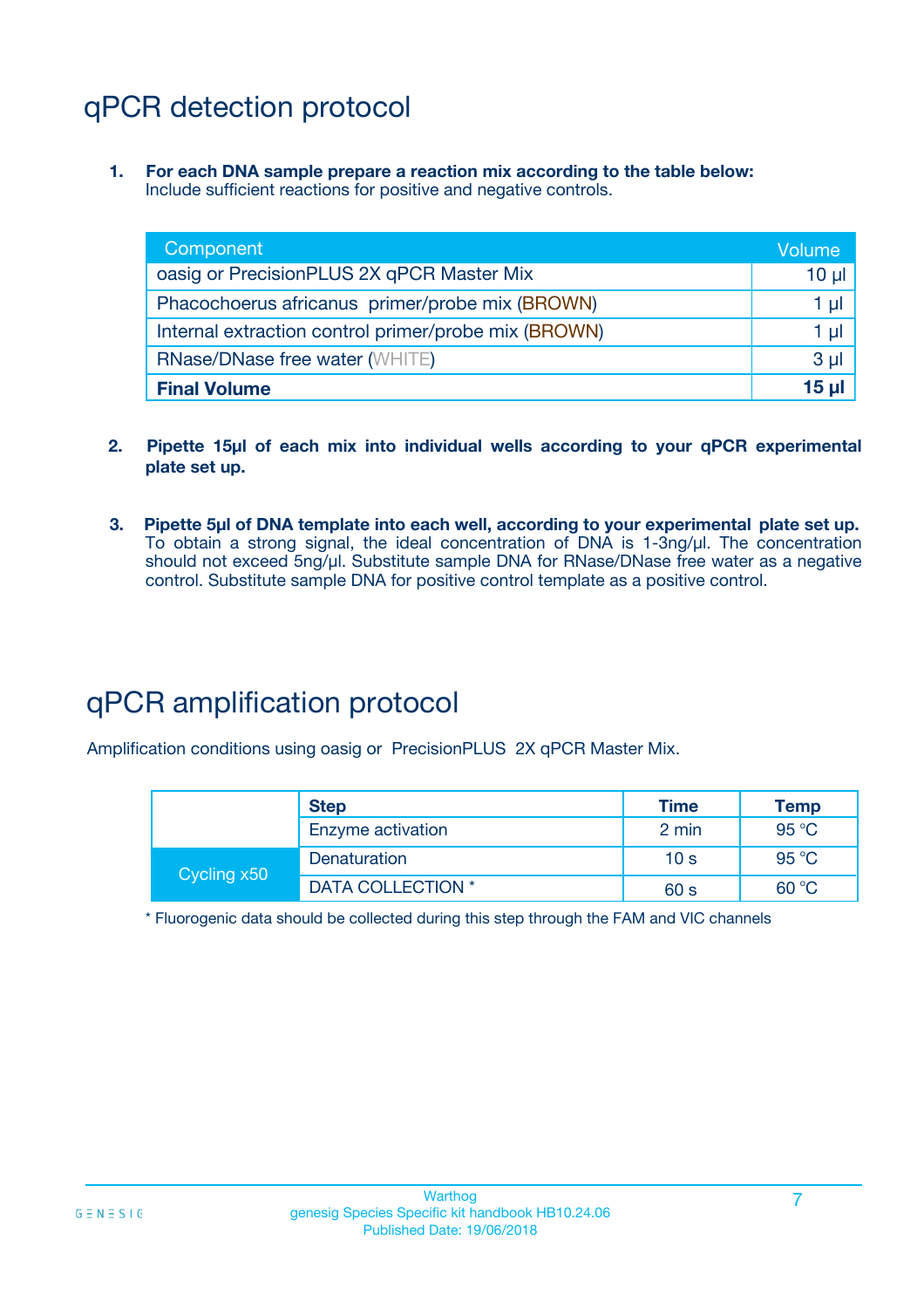# Interpretation of results

For interpretation when speciation kit used independently of the universal meat or fish kit

| <b>Target</b><br>(FAM) | <b>Internal</b><br>control<br>(VIC) | <b>Positive</b><br>control | <b>Negative</b><br>control | Interpretation                                        |
|------------------------|-------------------------------------|----------------------------|----------------------------|-------------------------------------------------------|
| $\leq 35$              | $+ 1 -$                             | ÷                          |                            | <b>POSITIVE RESULT</b>                                |
| $> 35$ or -            | ÷                                   | ÷                          |                            | <b>NEGATIVE RESULT</b>                                |
|                        |                                     |                            |                            |                                                       |
| $+ 1 -$                | $+ 1 -$                             | ÷                          | $\leq 35$                  | <b>EXPERIMENT FAILED</b><br>due to test contamination |
| $+ 1 -$                | $+ 1 -$                             | ٠                          | > 35                       | $\star$                                               |
| $> 35$ or -            |                                     | ÷                          |                            | <b>SAMPLE PREPARATION FAILED</b>                      |
|                        |                                     |                            |                            | <b>EXPERIMENT FAILED</b>                              |

Positive control template (**RED**) is expected to amplify between Cq 16 and 23. Failure to satisfy this quality control criterion is a strong indication that the experiment has been compromised.

\*Where the test sample is positive and the negative control is positive with a  $Ca > 35$ , the sample must be reinterpreted based on the relative signal strength of the two results:



If the sample amplifies  $> 5$  Cq earlier than the negative control then the sample should be reinterpreted (via the table above) with the negative control verified as negative.

Sample  $/$  / Negative control  $\Delta$ Ca < 5 **INCONCLUSIVE** 

If the sample amplifies  $< 5$  Cq earlier than the negative control then the positive sample result is invalidated and the result should be determined inconclusive due to test contamination. The test for this sample should be repeated.

### **Internal PCR control**

The Cq value obtained with the internal control will vary significantly depending on the extraction efficiency, the quantity of DNA added to the PCR reaction and the individual machine settings. Cq values of  $28\pm3$  are within the normal range. When amplifying a Warthog sample with a high genome copy number, the internal extraction control may not produce an amplification plot. This does not invalidate the test and should be interpreted as a positive experimental result.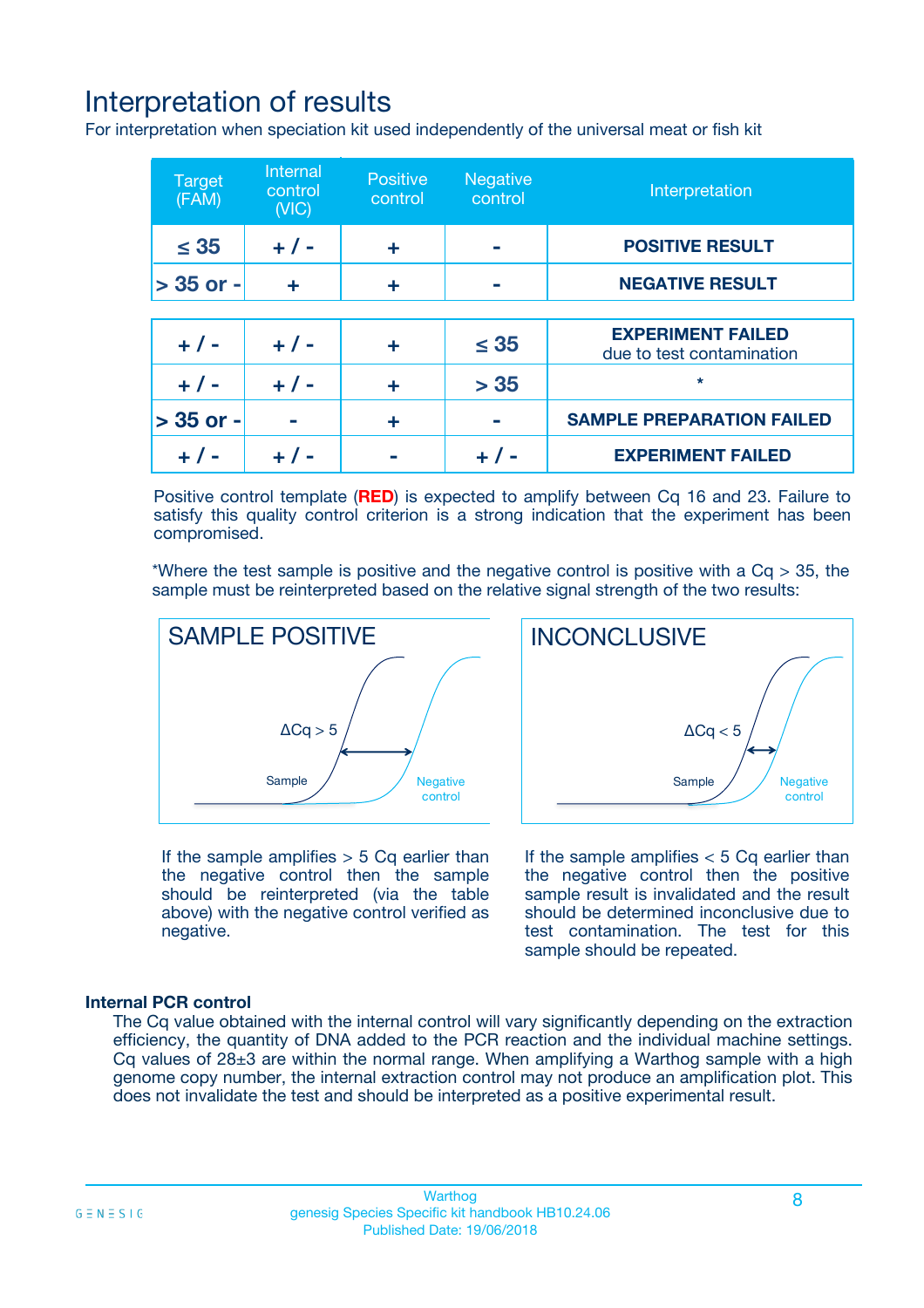# Interpretation of results

For interpretation when speciation kit used in conjunction with the universal meat or fish kit

| <b>Target</b><br>(FAM) | Internal<br>control<br>(NIC) | <b>Universal</b><br>signal<br>(FAM) | Positive<br>control<br>(Target &<br><b>Universal</b><br>signal) | <b>Negative</b><br>control<br>(Target<br>only) | Interpretation                                                              |
|------------------------|------------------------------|-------------------------------------|-----------------------------------------------------------------|------------------------------------------------|-----------------------------------------------------------------------------|
| ÷                      | $+$ / -                      | ÷                                   | ÷                                                               |                                                | <b>POSITIVE RESULT</b><br>calculate species %<br>and check test sensitivity |
|                        | ÷                            | ÷                                   | ÷                                                               |                                                | <b>NEGATIVE RESULT</b>                                                      |
|                        |                              |                                     |                                                                 |                                                |                                                                             |
|                        |                              | ÷                                   | ÷                                                               |                                                | <b>SAMPLE FAILED</b><br>repeat test                                         |
| ÷                      | $+ 1 -$                      |                                     | ÷                                                               |                                                | <b>SAMPLE FAILED</b><br>repeat test                                         |
| $+/-$                  | $+/-$                        | $+ 1 -$                             | ÷                                                               | $\leq 35$                                      | <b>EXPERIMENT FAILED</b><br>due to test contamination                       |
| $+ 1 -$                | $+/-$                        | $+/-$                               | ÷                                                               | > 35                                           | $\star$                                                                     |
|                        | ÷                            |                                     | ÷                                                               |                                                | <b>NO ANIMAL DNA DETECTED</b>                                               |
|                        |                              |                                     | ÷                                                               |                                                | <b>SAMPLE PREPARATION FAILED</b>                                            |
| $+  / -$               | $+ 1 -$                      |                                     |                                                                 |                                                | <b>EXPERIMENT FAILED</b>                                                    |

Positive control template (**RED**) is expected to amplify between Cq 16 and 23. Failure to satisfy this quality control criterion is a strong indication that the experiment has been compromised

\*Where the test sample is positive and the negative control is positive with a  $Cq > 35$ , the sample must be reinterpreted based on the relative signal strength of the two results:



If the sample amplifies  $> 5$  Cq earlier than the negative control then the sample should be reinterpreted (via the table above) with the negative control verified as negative.



If the sample amplifies  $< 5$  Cq earlier than the negative control then the positive sample result is invalidated and the result should be determined inconclusive due to test contamination. The test for this sample should be repeated.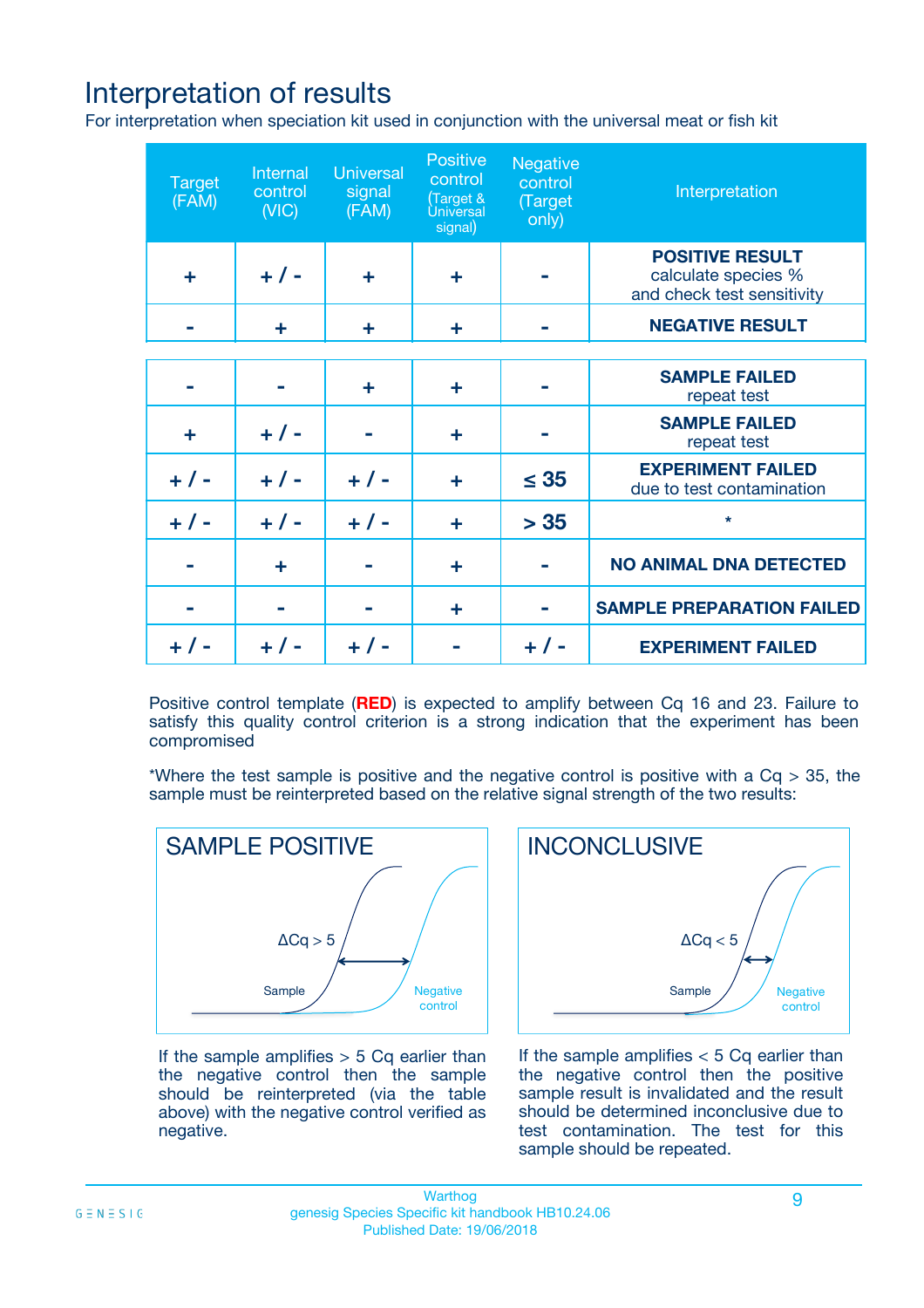### **Calculating species %**

(n.b. a Microsoft Excel applet for automatic % calculation is available free of charge. Contact support@primerdesign.co.uk to request)

Species % =  $(2^{\wedge}$ -[(Cq Phacochoerus africanus [SAMPLE] – Cq Phacochoerus africanus [+ve control]) - (Cq Universal meat [SAMPLE] – Cq Universal meat [+ve control] )]) x 100

Worked example: test gives following Cq values:

Phacochoerus africanus test on sample: 24.1 Phacochoerus africanus test on positive control DNA: 23.5 Universal meat test on sample: 22.2 Universal meat test on positive control DNA: 22.4

Phacochoerus africanus % =

 $(2^{\wedge}-(24.1-23.5)-(22.2-22.4))) \times 100 =$ 

 $(2^{\wedge}$  -((0.6) - (-0.2)))  $\times$  100 =

(2^ -0.8) x 100 = **57.4%**

n.b. In rare circumstances, some samples may produce a speciation % greater then 100. This is usually due to the presence of PCR inhibition affecting the multiplex reaction and should be reported as 100%. If the reported speciation is greater than 400% then the level of PCR inhibition is likely too great for accurate speciation reporting. Samples such as these should be re-extracted with extra washes to remove PCR inhibitors.